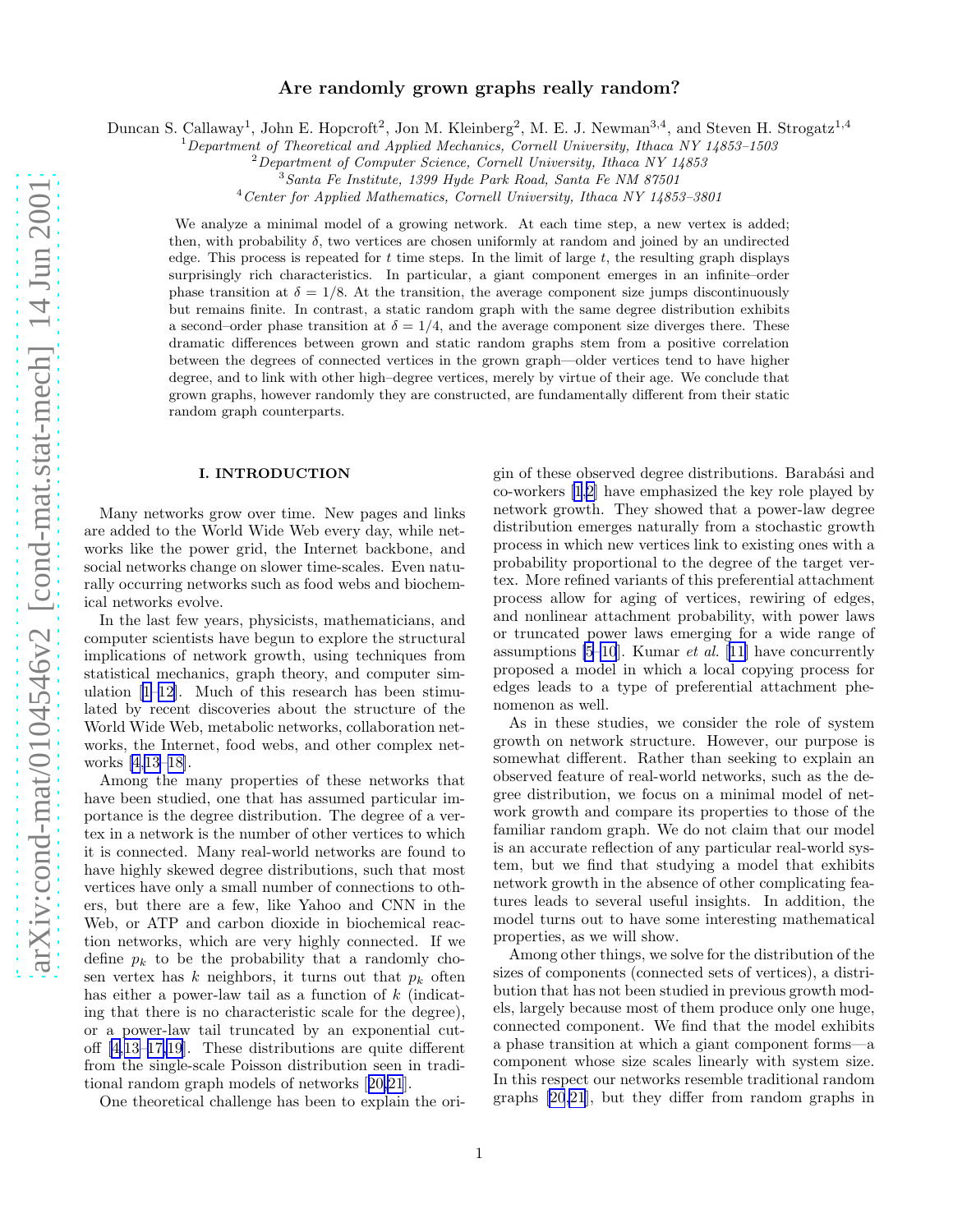<span id="page-1-0"></span>many other ways. For example, the mean component size is different both quantitatively and also qualitatively, having no divergence at the phase transition. The position of the phase transition is different as well, and the transition itself appears to be infinite order rather than second order. There are thus a number of features, both local and global, by which the grown graph can be distinguished from a static one.

In a certain sense, therefore, it seems that a randomly grown network is not really random.

## II. THE MODEL

Our model is very simple. At each time step, a new vertex is added. Then, with probability  $\delta$ , two vertices are chosen uniformly at random and joined by an undirected edge. Our goal is to understand the statistical properties of the network in the limit of large time t.

This model differs from preferential attachment models in two important ways. First, new edges are introduced between randomly chosen pairs of vertices, with no preference given to high degree vertices. Second, new vertices do not necessarily attach to a pre-existing vertex when they enter the network. In other words, there is no guarantee that a new vertex will have an edge emanating from it. As a result the graphs generated by our model usually contain isolated vertices, along with components of various sizes, whereas the preferential attachment models typically generate graphs in which all vertices are connected in a single component.

#### III. DEGREE DISTRIBUTION

We begin by calculating the distribution of vertex degrees in our model. For concreteness, we choose an initial condition for the graph in which there is a single isolated vertex and no edges, although the asymptotic behavior at long times does not depend on this initial condition.

At time t there will be t vertices and on average  $\delta t$ edges. Let  $d_k(t)$  be the expected number of vertices with degree k at time t. The number of isolated vertices,  $d_0(t)$ , will increase by one at each time step, but decrease on average by  $2\delta d_0(t)/t$ , the probability that a degree zero vertex is randomly chosen as one of the ends of a new edge. Thus

$$
d_0(t+1) = d_0(t) + 1 - 2\delta \frac{d_0(t)}{t}.
$$
 (1)

Similarly, the expected number of degree k vertices  $(k >$ 0) will increase on average by an amount proportional to the probability that a degree  $k - 1$  vertex is chosen for attachment by a new edge, and decrease by an amount proportional to the probability that a degree k vertex is chosen. This gives



FIG. 1. Giant component size  $S$  in the randomly grown graph, as a function of  $\delta$ . Here S is defined as the number of vertices in the largest component, divided by the system size  $t$ . Results are obtained by simulating the growing graph for  $1.6 \times 10^7$  time steps, with the number of edges assigned by a Bernoulli distribution of mean  $\delta$ , i.e., one edge is introduced per time step with probability  $\delta$ ; otherwise no edges are introduced. Component sizes were calculated by depth-first search. The results shown are an average over 25 repetitions of the calculation.

$$
d_k(t+1) = d_k(t) + 2\delta \frac{d_{k-1}(t)}{t} - 2\delta \frac{d_k(t)}{t}.
$$
 (2)

Note that these equations neglect the possibility that an edge links a vertex to itself. This means the equations are only approximate at short times, but they become exact in the limit  $t \to \infty$  because the probability that any vertex is chosen twice decreases like  $t^{-2}$ .

For large  $t$ , numerical simulations show that solutions of these equations grow linearly in time:  $d_k(t) \sim p_k t$ . Seeking solutions of this form, we find that  $p_0 = 1/(1 +$ 2δ), and  $p_k = (2\delta/(1+2\delta))^k p_0$  for  $k > 0$ . Thus, in general, the probability of a randomly chosen vertex having degree  $k$  is

$$
p_k = \frac{(2\delta)^k}{(1+2\delta)^{k+1}}.\tag{3}
$$

In other words, the randomly grown network has an exponential degree distribution. This result will become important shortly.

#### IV. CRITICAL BEHAVIOR

In this section we establish that the grown graph displays a phase transition for finite  $\delta$  at which a giant component forms, and study the critical behavior of the system in the vicinity of this transition.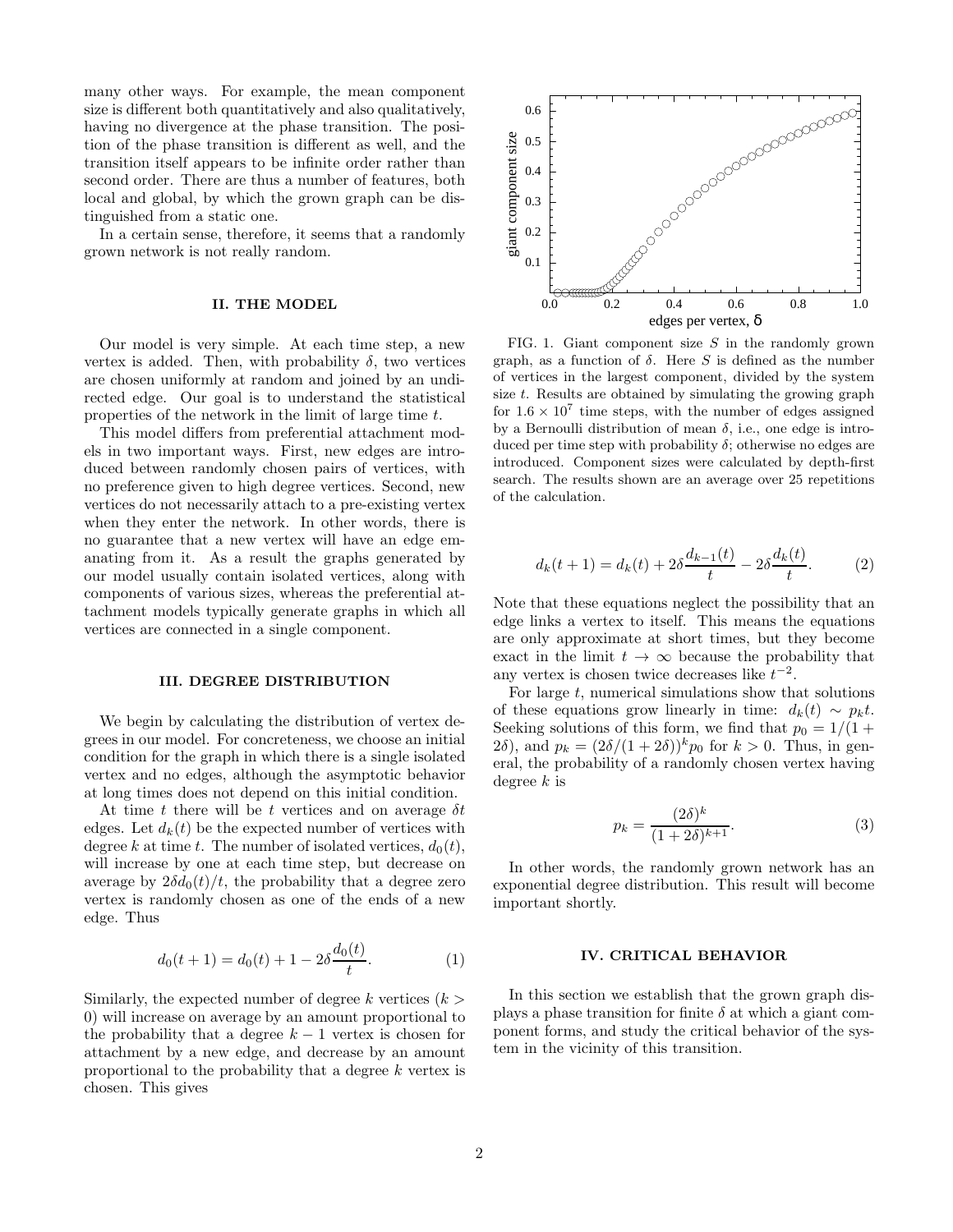#### A. Size of the giant component

<span id="page-2-0"></span>Fig. [1](#page-1-0) shows the average size  $S$  of the largest component in simulations of our model for a range of values of the parameter  $\delta$ , as a fraction of the total system size. From the figure, it appears that a giant component forms somewhere between  $\delta = 0.1$  and  $\delta = 0.2$ , although no discontinuity is apparent in  $S(\delta)$  or in its derivative. The smoothness of this transition sets the growing graph apart from random graphs, for which there is known to be a discontinuity in the first derivative of the giant component size at the transition.

To address the difference between static and growing graphs analytically, let  $N_k(t)$  be the expected number of components of size  $k$ . At each time step, one isolated vertex (i.e., a component of size one) is added to the graph. At the same time,  $2\delta N_1(t)/t$  vertices will on average be chosen for attachment and thereby leave the set of isolated vertices. Thus  $N_1(t)$  obeys

$$
N_1(t+1) = N_1(t) + 1 - 2\delta \frac{N_1(t)}{t}.
$$
 (4)

Components of size  $k > 1$  are gained when vertices belonging to separate components whose size sums to  $k$ are connected by a new edge. Components of size  $k > 1$ are lost when a vertex within a k-sized component is chosen for attachment. Thus the number of components of size  $k > 1$  satisfies

$$
N_k(t+1) = N_k(t) + \delta \sum_{j=1}^{k-1} \frac{jN_j(t)}{t} \frac{(k-j)N_{k-j}(t)}{t}
$$

$$
-2\delta \frac{kN_k(t)}{t}.
$$
 (5)

As with Eqs.([1\)](#page-1-0) and([2\)](#page-1-0) for the degree distribution, these equations are approximate for small system sizes because we have neglected the possibility that both ends of an edge fall within the same component. This probability tends to zero as system size becomes large, and hence the equations become exact in the limit  $t \to \infty$ . Equivalently, there is a negligible probability of closed loops within any component of fixed size k, as  $t \to \infty$ . Of course, there can be closed loops in the giant component, if one exists. Thus, Eqs. (4) and (5) hold only for the finite components in the graph, a fact which we exploit below.

Seeking solutions to Eqs. (4) and (5) of the form  $N_k(t) = a_k t$ , where  $a_k$  is the steady-state solution of the component size distribution, we find that

$$
a_1 = \frac{1}{1+2\delta} \tag{6}
$$

$$
a_k = \frac{\delta}{1 + 2k\delta} \sum_{j=1}^{k-1} j(k-j)a_j a_{k-j}.
$$
 (7)

For any given  $k$ , the coefficient  $a_k$  can be calculated from these equations by explicit iteration. We however will

take a different approach here and derive closed-form results by defining a generating function  $g(x)$  for the distribution of component sizes:

$$
g(x) = \sum_{k=1}^{\infty} b_k x^k,
$$
 (8)

where

$$
b_k = ka_k. \t\t(9)
$$

The coefficient  $b_k$  has a simple interpretation: it is the probability that a randomly chosen vertex belongs to a finite component containing exactly k vertices.

If we multiply both sides of Eqs. (6) and (7) by  $kx^k$ and sum over k, we find that  $g(x)$  satisfies the differential equation

$$
g = -2\delta x g' + 2\delta x g g' + x,\tag{10}
$$

where  $g' = dg/dx$ . Rearranging for g' then yields

$$
g' = \frac{1}{2\delta} \left[ \frac{1 - g/x}{1 - g} \right].
$$
\n(11)

The generating function  $g(x)$  provides a convenient way to determine the size  $S$  of the giant component. We observe that  $g(1) = \sum_{k=1}^{\infty} b_k$ , and hence that  $g(1)$  is the probability that a randomly chosen vertex will belong to some component of finite size (since, as we mentioned above, the quantities  $N_k$  and hence also  $b_k$  represent only the finite-sized components). When no giant component exists, this probability is exactly 1, but if there is a giant component, then  $q(1) < 1$  and the size of the giant component is

$$
S = 1 - g(1).
$$
 (12)

In the absence of an analytic solution for Eq. (11) we evaluate S numerically by integrating  $(11)$  using the initial condition  $(x, g(x)) = (x_0, x_0/(1+2\delta))$  for small  $x_0$ . (We find that  $x_0 = 10^{-6}$  gives sufficient accuracy.) The resulting value of  $S$  is shown as a solid line in Fig. [2](#page-3-0), and is in good agreement with the data from the direct simulations of the model (circles), suggesting, among other things, that it was a reasonable approximation to neglect closed loops in finite-sized components, as we claimed above.

### B. Comparison with a static random graph

We now compare our results for the grown network with the properties of an ordinary static random graph, in which edges are added to a pre-existing complete set of vertices and no new vertices are ever added. The standard example of such a static graph is the so-called  $G_{n,p}$ model of Erdős and Rényi [\[20](#page-6-0)]. This model however does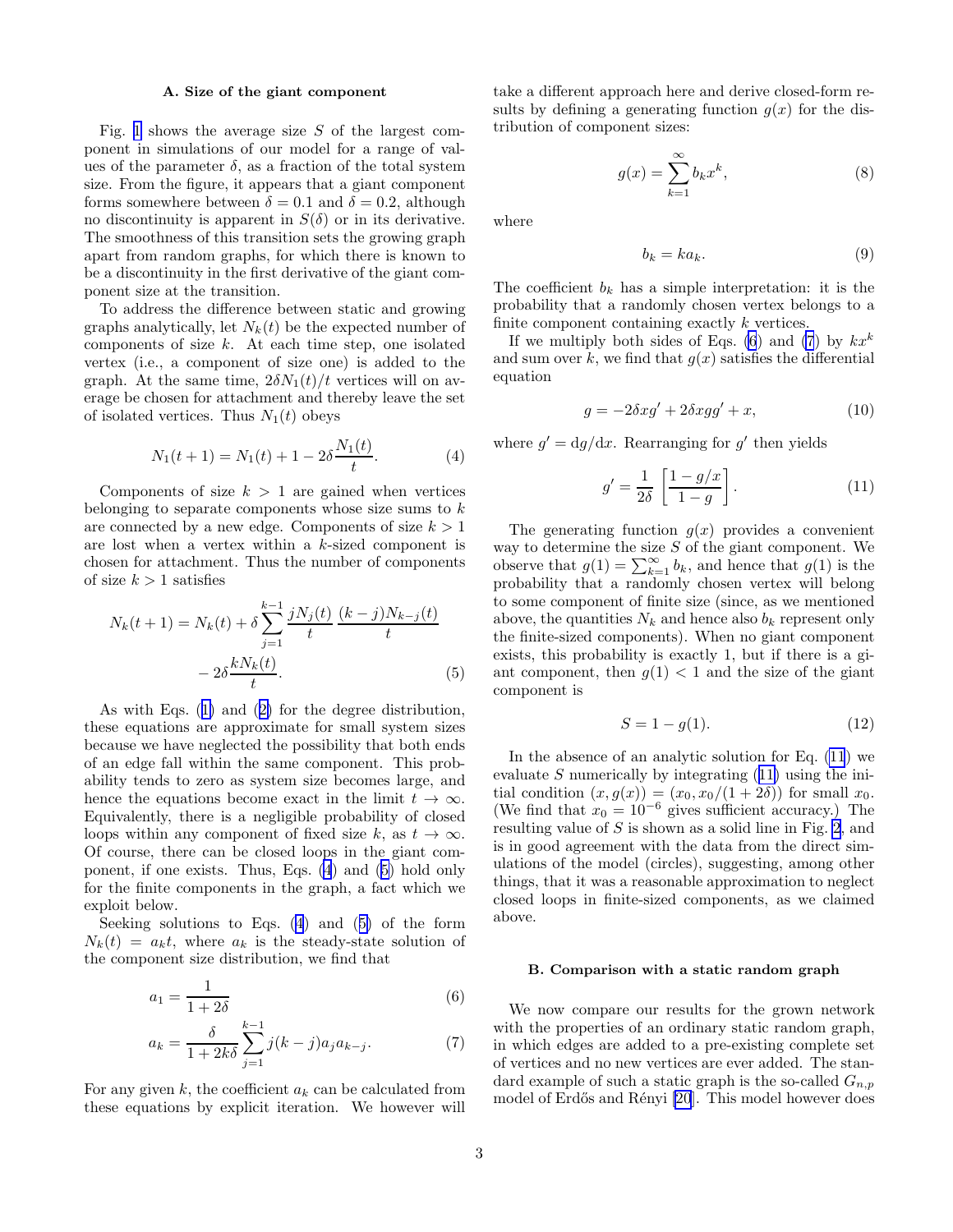<span id="page-3-0"></span>

FIG. 2. Size  $S$  of the largest component for the randomly grown network (circles), and for a static random graph with same degree distribution (squares). Points are results from numerical simulations and the solid lines are theoretical results from Eq.([12\)](#page-2-0) and Ref. [\[24\]](#page-6-0). The grown graph was simulated for  $1.6 \times 10^7$  time steps, starting from a single site.

not provide an ideal benchmark, since the degree distribution for  $G_{n,p}$  is Poisson whereas the distribution for our networks is exponential, as we showed in Section [III](#page-1-0). Fortunately, it is possible to construct a random graph that has an exponential degree distribution (or any other distribution we desire) using the construction given by Molloy and Reed [\[22](#page-6-0),[23](#page-6-0)], which works as follows.

- 1. Create a set of N vertices, indexed by  $i =$  $1, 2, \ldots N$ , whose degree  $k_i$  is assigned from the distribution of interest.
- 2. Form a list L that contains  $k_i$  distinct copies of each vertex i.
- 3. Choose a random matching of pairs of elements of L to create an edge list.

As with the model of Erdős and Rényi, this model exhibits a distribution of component sizes and a phase transition at which a giant component of size  $O(N)$  appears [\[22,24](#page-6-0)]. In Fig. 2 (squares) we show numerical results for the size of this giant component for a static random graph with degree distribution identical to that of our grown graph, i.e., conforming to Eq. [\(3](#page-1-0)). The size of the giant component can also be calculated exactly in the limit of large graph size using results due to Molloy and Reed [\[23](#page-6-0)], or equivalently using the generating function formalism of Newman et al. [\[24](#page-6-0)]. The result is

$$
S_{\text{static}} = \begin{cases} 0, & \delta \le \frac{1}{4} \\ 1 - 1/(\delta + \sqrt{\delta^2 + 2\delta}), & \delta > \frac{1}{4}, \end{cases} (13)
$$

which is shown as a solid line in Fig. 2.

Figure 2 shows that there is a marked discrepancy between the size of the giant component in the static and grown cases. In the following sections we show analytically that this is indeed the case by locating critical values of  $\delta$  at which the giant components form.

## C. Average component size and position of the phase transition

For the static graph with the same exponential degree distribution as our grown graph, Eq. (13) shows that the size  $S_{\text{static}}$  of the giant component tends to zero continuously and vanishes at  $\delta_c = \frac{1}{4}$ . For the grown model, we do not have an analogous closed-form result for  $S(\delta)$ . However, we can still find the value of  $\delta_c$  by considering the average size  $\langle s \rangle$  of the finite components, which is given in terms of the generating function  $g(x)$  by

$$
\langle s \rangle = \frac{g'(1)}{g(1)}.\tag{14}
$$

To locate the transition, we examine the behavior of  $g'(1)$ ,using Eq. ([11\)](#page-2-0).

For values of  $\delta$  where the giant component exists, we have  $q(1) \neq 1$  and, setting  $x = 1$  in Eq. [\(11](#page-2-0)), we find that

$$
g'(1) = \frac{1}{2\delta}
$$
, when  $g(1) \neq 1$ . (15)

This equation holds for all  $\delta > \delta_c$ , where  $\delta_c$  still remains to be determined. Conversely, if  $\delta < \delta_c$ , the giant component does not exist and  $g(1) = 1$ , in which case both the numerator and denominator of Eq.([11\)](#page-2-0) approach zero as  $x \to 1$ . Applying L'Hopital's rule we then derive a quadratic equation for  $g'(1)$ , whose solution is

$$
g'(1) = \frac{1 \pm \sqrt{1 - 8\delta}}{4\delta}, \quad \text{when } g(1) = 1.
$$
 (16)

This solution is only valid for  $0 \leq \delta \leq \frac{1}{8}$ .

Thus for all  $\delta > \frac{1}{8}$  we have only a single solution (15) for  $g'(1)$ , which necessarily means that a giant component exists. For  $\delta \leq \frac{1}{8}$ , we have three solutions, one of which (15) implies the existence of a giant component while the other two (16) do not. Thus the phase transition, if there is one, must occur at  $\delta_c \leq \frac{1}{8}$ .

If we make the further observation that in the limit  $\delta \rightarrow 0$  all components have size 1, it is clear that the correct solution for  $g'(1)$  in this limit is Eq. (16) with the negative sign. In the absence of any non-analytic behaviorin the solution of Eq. ([11\)](#page-2-0) other than at  $\delta = \frac{1}{8}$ , we then conclude that in fact this branch is the correct solution for all  $0 \leq \delta \leq \frac{1}{8}$ , and hence that

$$
\delta_c = \frac{1}{8}.\tag{17}
$$

This is clearly different from the  $\delta_c = \frac{1}{4}$  of the static model, and agrees qualitatively with what we observe in Fig. 2.

In summary,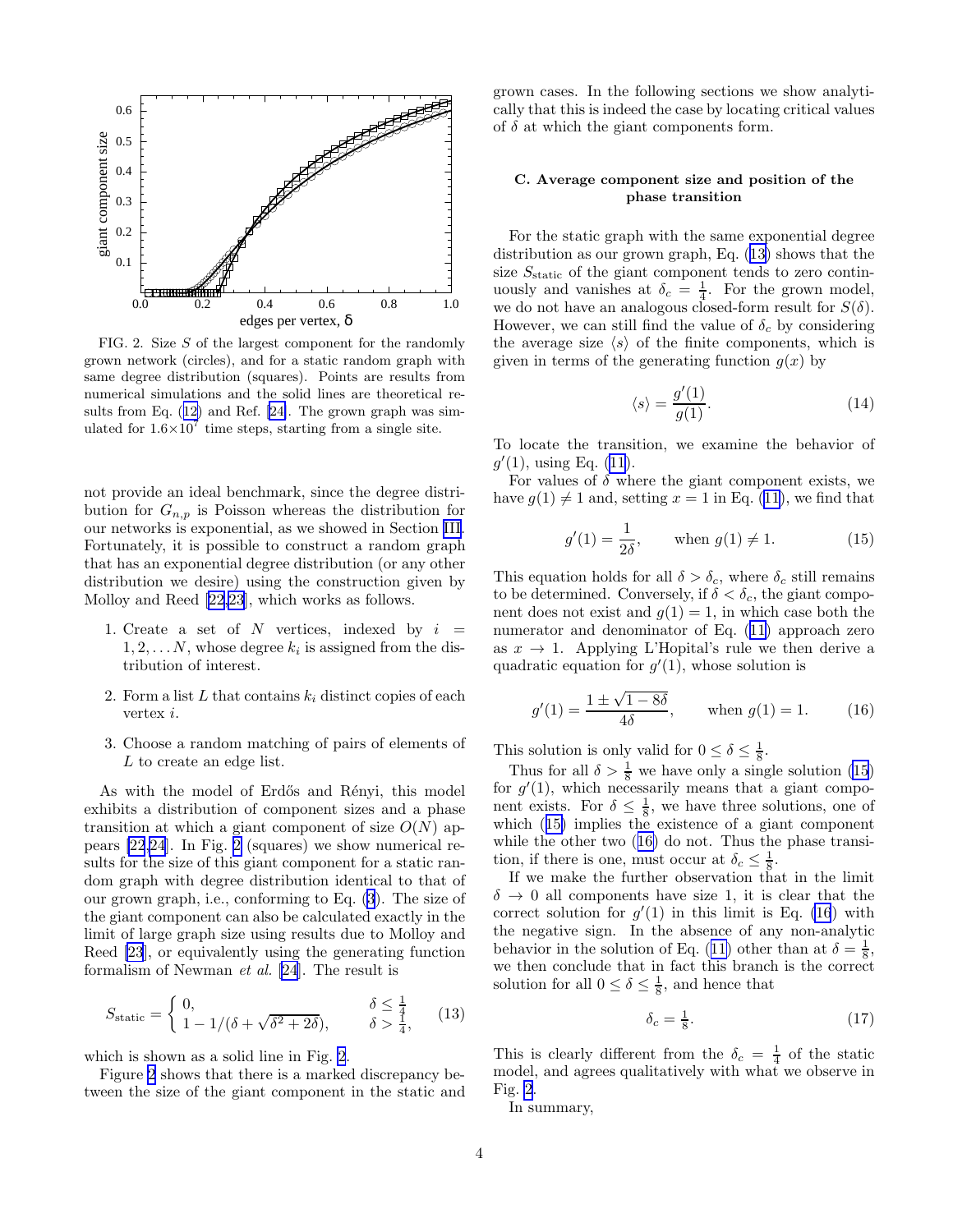

FIG. 3. Discontinuous behavior of  $g'(1)$  for the growing graph. The solid line is the theoretical prediction from Eq. (18) and the open circles are data from simulations of the growing network for  $1.6 \times 10^7$  time steps (averaged over many runs).

$$
g'(1) = \begin{cases} (1 - \sqrt{1 - 8\delta})/4\delta, & \delta \le \frac{1}{8} \\ 1/2\delta, & \delta > \frac{1}{8}, \end{cases}
$$
(18)

which implies that  $g'(1)$  jumps discontinuously from 2 to 4 as  $\delta$  passes through  $\delta = \frac{1}{8}$  and hence that the average component size  $\langle s \rangle$  also jumps from 2 to 4 at the transition.

In Fig. 3 we compare our analytic results for  $g'(1)$  with direct simulations of the model. The predicted discontinuity is clearly visible, although, as is typical with simulations near critical points, the numerical errors are large in the region of the transition.

#### D. Infinite-order transition

The phase transitions of grown and static random networks differ in more than just their location. The random graph undergoes a second-order phase transition  $(S_{\text{static}})$ is continuous but its first derivative with respect to  $\delta$  is discontinuous at  $\delta = \frac{1}{4}$ , whereas the transition for the growing graph is of at least third order (S and its first derivative appear continuous at  $\delta = \frac{1}{8}$  from inspection of Fig. [1](#page-1-0)).

To investigate the order of the transition in our model, wenumerically integrated Eq. ([11\)](#page-2-0) near  $\delta = \frac{1}{8}$ . The log-log plot in Fig. 4a suggests that the size of the giant component approaches zero faster than a power law as δ approaches δ<sub>c</sub>. In Fig. 4b, we take an additional logarithm and plot  $log(-log(S))$  against  $log(δ – δ<sub>c</sub>)$ . The resulting points now appear to fall on a straight line as we approach the transition, indicating that the size of the giant component is well approximated by a function of the form

$$
S(\delta) \sim e^{\alpha(\delta - \delta_c)^{-\beta}} \qquad \text{as } \delta \to \delta_c,
$$
 (19)



FIG. 4. Giant component size  $S(\delta)$  near the phase transition, from numerical integration of Eq. [\(11](#page-2-0)). The straight-line form implies that  $S(\delta) \sim e^{\alpha(\delta - \delta_c)^{-\beta}}$ . A least-squares fit (solid line) gives  $\beta = 0.499 \pm 0.001$ , and we conjecture that the exact result is  $\beta = \frac{1}{2}$ .

where the straight line in the figure implies that the leading constant is unity. The form of Eq. (19) suggests that the phase transition is in fact of infinite order, since all derivatives vanish at  $\delta_c$ . If true, this would be an interesting result. Most known phase transitions of infinite order are of the Kosterlitz–Thouless type [\[25–27](#page-7-0)], i.e., they arise in models that can be mapped to a two-dimensional Coulomb gas, such as the two-dimensional classical XY model or the nonlinear  $\sigma$ -model. Because there is no obvious mapping from our system to a two-dimensional one, it seems likely that the transition here is produced by another mechanism.

A least-squares fit to the data in Fig. 4 gives  $\alpha =$  $-1.132 \pm 0.008$  and  $\beta = 0.499 \pm 0.001$ . We conjecture that in fact  $\beta$  is exactly equal to  $\frac{1}{2}$ , and hence that the appropriate asymptotic form for S is  $S(\delta) \sim e^{\alpha/\sqrt{\delta - \delta_c}}$ .

### V. DEGREE CORRELATIONS

The results of the previous sections indicate that the behavior of grown random graphs is distinctly different from that of static random graphs. Why should this be? What is it about a grown graph that makes the giant component form at a lower density of edges than in the corresponding static graph? The crucial difference seems to be that in the grown graph some vertices are older than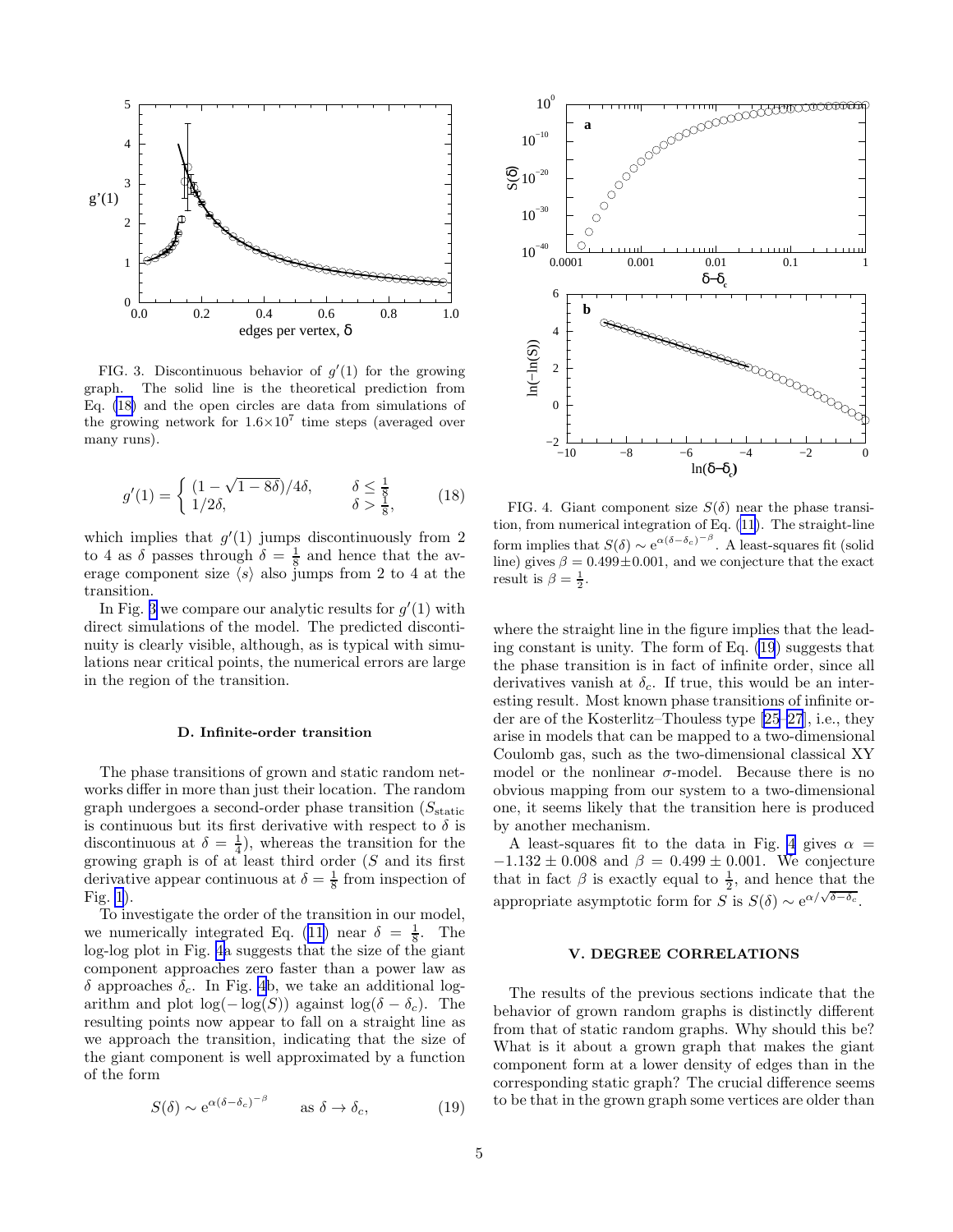<span id="page-5-0"></span>others, having been added to the graph earlier, whereas in the static graph, all vertices are added at the same time. The older vertices in the grown graph have a higher probability of being connected to one another, since they co-existed earlier, and hence had the opportunity of developing connections at a time when the graph was relatively small. Thus the graph has a "core" of old vertices in which there is a higher than average density of edges. Because of this core, the giant component forms more readily than in a graph whose edges are uniformly distributed. On the other hand, as  $\delta$  increases, the size of the giant component in the growing graph increases more slowly than in the static graph, since low-degree vertices remain connected only to one another, rather than joining the giant component.

To demonstrate the effect of the differing ages of vertices, we now examine correlations between the degrees of connected vertices in the growing graph. Since older vertices tend also to be vertices of higher degree, we can test our hypothesis about the existence of a core by determining whether vertices of high degree tend to be connected to one another more often than one would expect in a static random graph.

We define  $E_{kl}(t)$  to be the number of edges with a vertex of degree  $k$  at one end and a vertex of degree  $l$  at the other, at time  $t$ . This is the discrete-time version of a quantity recently introduced by Krapivsky et al. [[9\]](#page-6-0) in the study of preferential attachment models. There are three possible processes that increase the value of  $E_{kl}$  as our network grows: (1) a vertex of degree  $k-1$ , already connected to a vertex of degree l, is chosen for attachment to third vertex of any degree; (2) the same process with k and l reversed; (3) two vertices with degrees  $k-1$  and  $l-1$  vertices are chosen for connection to one another. Similarly there are two possible processes that decrease  $E_{kl}$ : (1) a vertex of degree k that is attached to a vertex of degree  $l$  gains an additional edge;  $(2)$  the same process with  $k$  and  $l$  reversed. As in the derivation of the component size distribution, we are interested in the behavior of the graph only in the large system size limit, and thus we can safely neglect higher-order processes such as an edge connecting two previously connected vertices.

Given the processes described above, the difference equations governing the time evolution of  $E_{kl}$  are:

$$
E_{kl}(t+1) = E_{kl}(t) + 2\delta \left( p_{k-1} \frac{E_{k-1,l}(t)}{d_{k-1}(t)} + p_{l-1} \frac{E_{k,l-1}(t)}{d_{l-1}(t)} \right) + 2\delta p_{k-1} p_{l-1} - 2\delta \left( p_k \frac{E_{kl}(t)}{d_k(t)} + p_l \frac{E_{kl}(t)}{d_l(t)} \right) \tag{20}
$$

where the second and third lines correspond to the three processes above by which  $E_{kl}$  is increased, and the fourth to the processes by which it is decreased. As before,  $p_k$  is the probability that a randomly chosen vertex has degree  $k$ , and  $d_k$  is the expected number of degree- $k$  vertices.



FIG. 5. The correlation coefficient for the degrees of connected vertices in a randomly grown graph. The solid line is the analytic result, Eq. [\(26](#page-6-0)), and the open circles are numerical results from simulations of the growth model for  $10^6$  time steps, averaged over 25 realizations for each value of  $\delta$ .

Note that  $E_{kl}(t)$  satisfies  $\sum_{kl} E_{kl}(t) = 2\delta t$ , which suggests that the large- $t$  solution will have the form  $E_{kl}(t) = 2\delta t e_{k,l}$ , where  $e_{kl}$  is asymptotically independent of time. Making this substitution and solving for  $e_{kl}$  yields

$$
e_{kl} = \frac{2\delta}{1+4\delta}(e_{k-1,l} + e_{k,l-1}) + \frac{p_{k-1}p_{l-1}}{1+4\delta}.
$$
 (21)

To quantify the tendency for edges to connect vertices of like degree, we compute the degree correlation coefficient:

$$
\rho = \frac{c}{\sigma^2}.\tag{22}
$$

where

$$
\sigma^2 = \frac{\sum_k (k - \mu)^2 k p_k}{\sum_l l p_l} \tag{23}
$$

is the variance of the distribution of vertex degree at either end of a randomly chosen edge, and

$$
c = \sum_{kl} (k - \mu)(l - \mu)e_{kl} \tag{24}
$$

is the covariance between vertex degrees at both ends. In these expressions

$$
\mu = \frac{\sum_{k} k^2 p_k}{\sum_{k} k p_k} \tag{25}
$$

is the average degree of a vertex at the end of a randomly chosen edge.

Substituting Eqs. [\(3](#page-1-0)), (21) and (23–25) into Eq. (22), we find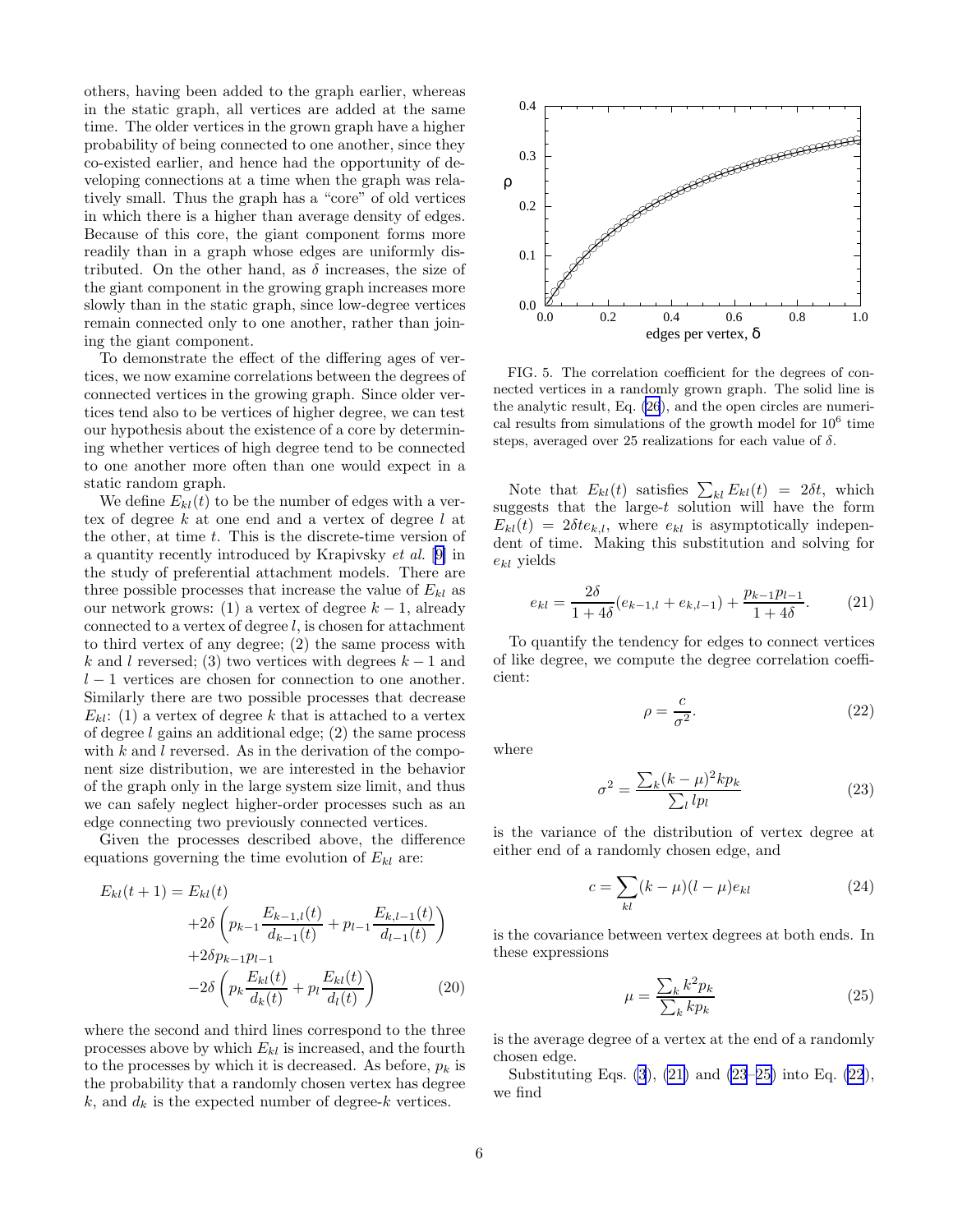<span id="page-6-0"></span>
$$
\rho = \frac{\sum_{kl} [k - (1 + 4\delta)] [l - (1 + 4\delta)] e_{kl}}{4\delta(1 + 2\delta)}.
$$
 (26)

In Fig [5](#page-5-0) (solid line) we show this value for  $\rho$  as a function of  $\delta$ , where the values of the quantities  $e_{kl}$  are derived from numerical iteration of Eq. [\(21](#page-5-0)). On the same figure we show results for the same quantity from direct simulations of the growth model (circles), and the two calculations are clearly in good agreement.

The analogous correlation coefficient in the static graph is identically zero—the two ends of any given edge are placed independently of one another. So the positive value of  $\rho$  in the grown graph indicates that high-degree vertices attach to other high-degree vertices more often than they would in a static random graph with the same degree distribution, and suggests that our supposition about the observed differences between grown and static graphs was in fact correct.

## VI. CONCLUSIONS

We have introduced and analyzed a model of a growing network. The model is simple enough that many of its properties are exactly solvable, yet it shows a number of non-trivial behaviors. The model demonstrates that even in the absence of preferential attachment, the fact that a network is grown, rather than created as a complete entity, leaves an easily identifiable signature in the network topology.

The size of the giant component in a graph has been likened to the strongly connected component of the World Wide Web (another growing network) [4,[28–31\]](#page-7-0). In this context it is interesting to note that it takes only half as many edges to produce a giant component in the grown graph than in the corresponding static one. Put another way, the giant component in the grown graph is more robust to random edge deletion; twice as many edges would have to be removed from it to destroy its giant component. It is possible that a similar process helps large growing graphs like the Web achieve and maintain a high level of overall connectivity even for low edge densities.

We have also shown that there is a positive correlation between the degrees of connected vertices in our model, or equivalently that highly connected vertices are preferentially connected to one another. Similar correlations have been observed previously in preferential attachment models [9]. However, our results can be interpreted in a new way—in our case the degree correlation appears to force the early emergence of the giant component, and thus alters the component size distribution in a graph that is otherwise random.

A number of interesting questions remain to be answered about the model described here. In particular, although we have an exact differential equation for the generating function of component sizes, we have no exact solution for this equation, and hence no closed form result for the distribution of component sizes. We also have at present only numerical evidence that the phase transition is of infinite order. Further work on these and other questions would help to shed light on the unusual behavior of this model.

This work was supported in part by the National Science Foundation, the Department of Defense, and the Electric Power Research Institute.

- [1] A. L. Barabási, and R. Albert, *Science* **286**, 509 (1999).
- [2] A. L. Barabási, R. Albert, and H. Jeong, *Physica A* 272, 173 (1999).
- [3] R. Albert, A. L. Barabási, Phys. Rev. Lett. 85, 5234 (2000).
- [4] A. Broder, R. Kumar, F. Maghoul, P. Raghavan, S. Rajagopalan, R. Stata, A. Tomkins, and J. Wiener, Computer Networks 33, 309 (2000).
- [5] S. N. Dorogovtsev and J. F. F. Mendes, *Phys. Rev. E* 62, 1842 (2000).
- [6] S. N. Dorogovtsev and J. F. F. Mendes, Europhys. Lett. 52, 33 (2000)
- [7] S. N. Dorogovtsev and J. F. F. Mendes, Phys. Rev. E 63, 56125 (2001).
- [8] P. L. Krapivsky, S. Redner, and F. Leyvraz, Phys. Rev. Lett. **85**, 4629 (2000).
- [9] P. L. Krapivsky and S. Redner, Phys. Rev. E 63, 66123 (2001).
- [10] P. L. Krapivsky, G. J. Rodgers, and S. Redner, [cond-mat/0012181](http://arxiv.org/abs/cond-mat/0012181).
- [11] R. Kumar, P. Raghavan, S. Rajagopalan, D. Sivakumar, A. Tomkins and E. Upfal, in Proceedings of the 41th IEEE Symp. on Foundations of Computer Science (2000).
- [12] B. Tadic, *Physica A* **293**, 273 (2001).
- [13] S. Redner, *Eur. Phys. Jour. B.* 4 131 (1998).
- [14] M. Faloutsos, P. Faloutsos, and C. Faloutsos, Comp. Comm. Rev. 29, 251 (1999).
- [15] R. Albert, H. Jeong, and A.-L. Barabási, Nature 401, 130 (1999).
- [16] B. A. Huberman and L. A. Adamic, Nature 401, 131 (1999).
- [17] H. Jeong, B. Tombor, R. Albert, Z. N. Oltvai, and A.-L. Barabási, Nature 407, 651 (2000).
- [18] For a review, see S. H. Strogatz, *Nature* **410**, 268 (2001).
- [19] L. A. N. Amaral, A. Scala, M. Barthélémy, and H. E. Stanley, Proc. Natl. Acad. Sci. 97, 11149 (2000).
- [20] P. Erdős and A. Rényi, Publicationes Mathematicae 6, 290 (1959); Publications of the Mathematical Institute of the Hungarian Academy of Sciences 5, 17 (1960); Acta Mathematica Scientia Hungary 12, 261 (1961).
- [21] B. Bollobás, Random Graphs, Academic Press, New York (1985).
- [22] M. Molloy and B. Reed, Random Structures and Algorithms 6, 161 (1995).
- [23] M. Molloy and B. Reed, *Combinatorics*, *Probability and* Computing 7, 295 (1998).